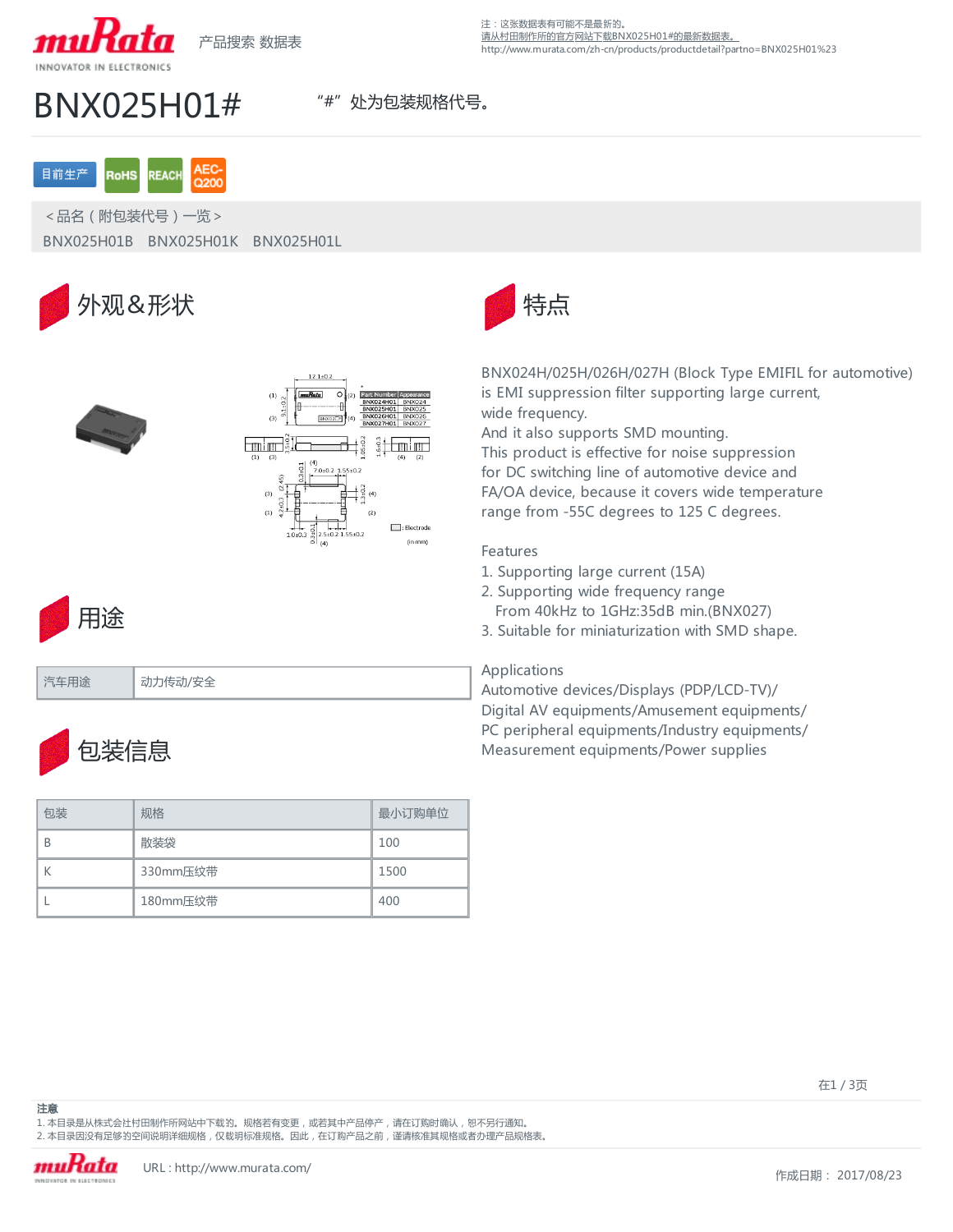

## BNX025H01# **"#" 处为包装规格代号**。



| 形状         | SMD                                                      |
|------------|----------------------------------------------------------|
| 长度         | 12.1mm                                                   |
| 长度公差       | ±0.2mm                                                   |
| 宽度         | $9.1$ mm                                                 |
| 宽度公差       | ±0.2mm                                                   |
| 厚度         | 3.5 <sub>mm</sub>                                        |
| 厚度公差       | ±0.2mm                                                   |
| 额定电流       | 20A                                                      |
| 工作温度范围     | -55°C to 125°C                                           |
| 质量(标准值)    | 0.86g                                                    |
| 额定电压       | 25Vdc                                                    |
| 耐电压        | 62.5Vdc                                                  |
| 绝缘电阻(max.) | $50M\Omega$                                              |
| 插入损耗       | 50kHz to 1GHz:35dB min. (Line<br>impedance= $50\Omega$ ) |

在2 / 3页

1. 本目录是从株式会社村田制作所网站中下载的。规格若有变更,或若其中产品停产,请在订购时确认,恕不另行通知。 2. 本目录因没有足够的空间说明详细规格 , 仅载明标准规格。因此 , 在订购产品之前 , 谨请核准其规格或者办理产品规格表。

注意